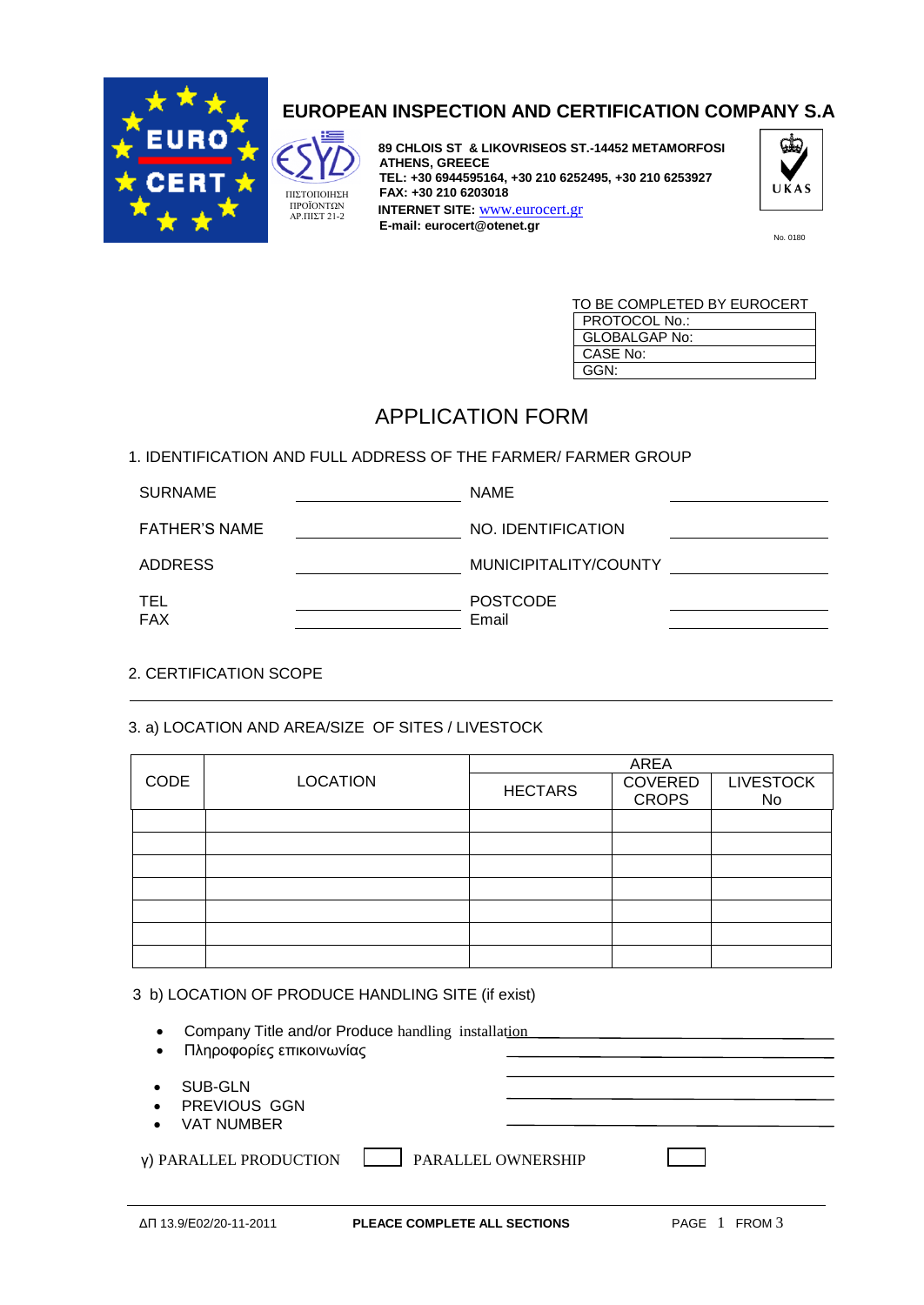| 6. DECLARATION OF DESTINATION COUNTRIES FOR EACH PRODUCT OF THE                                                     |
|---------------------------------------------------------------------------------------------------------------------|
| <b>DESTINATION COUNTRY</b>                                                                                          |
| 7. STANDARD OR PROTOCOL IN WHICH THIS APLLICATION IS APPLIED FOR CERTIFICATION                                      |
|                                                                                                                     |
|                                                                                                                     |
|                                                                                                                     |
| 9. TOTAL NUMBER OF FARMERS/GROWERS WHO RELATED WITH THE REFERRING<br>PRODUCT/S (completed only for Producers Group) |
|                                                                                                                     |
| <b>NAME</b>                                                                                                         |
|                                                                                                                     |
| PROPOSED DATE OF AUDIT (3 months system application before the first audit regarding                                |
| DATE OF FIRST HARVEST OR FURTHER HARVEST (per product)                                                              |
| 11. NAME OF CROP PROTECTION CONSULTANT / VET- ACADEMIC DEGREE-FURTHER                                               |
|                                                                                                                     |
| 13. NAME OF BUSINESS REPRESENTATIVE FOR THE SIGN OF SUBLICENSE AGREEMENT                                            |
|                                                                                                                     |

STATUS: